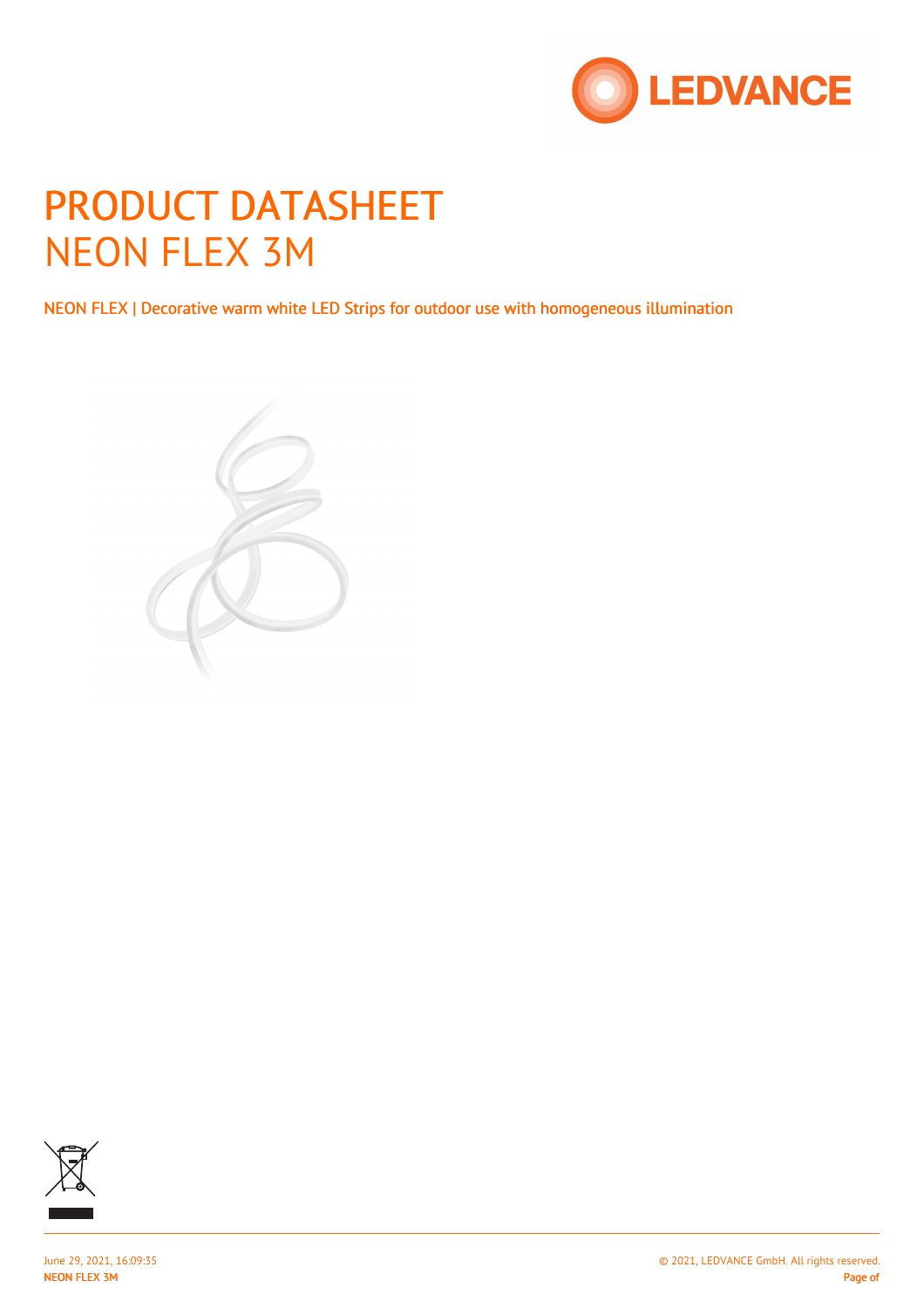#### TECHNICAL DATA

#### Electrical data

| Nominal wattage        | 19.00 W                    |
|------------------------|----------------------------|
| Operating mode         | <b>External LED driver</b> |
| Nominal voltage        | 220240 V                   |
| Nominal current        | 160 mA                     |
| Power factor $\lambda$ | > 0,50                     |
| Mains frequency        | 5060 Hz                    |

#### Photometrical data

| Color temperature                    | 3000 K        |
|--------------------------------------|---------------|
| Luminous flux                        | 1000 lm       |
| Luminous efficacy                    | 53 lm/W       |
| Light color                          | Warm White    |
| Standard deviation of color matching | $\leq$ 6 sdcm |
| Color rendering index Ra             | > 80          |

## Light technical data

| Beam  |                    |
|-------|--------------------|
| angle | $\Lambda$ $\Omega$ |
| $-$   | TTO                |

# Dimensions & weight



| Length<br>$\sim$ $\sim$ | 3000.00 mm |
|-------------------------|------------|
| Height                  | $6.70$ mm  |
| Width                   | 13.50 mm   |
| Product weight          | 435.00 g   |

#### Colors & materials

| Body material  | Silicone           |
|----------------|--------------------|
| Cover material | Polycarbonate (PC) |

# Temperatures & operating conditions

| Ambient temperature range | $-20+40$ °C |
|---------------------------|-------------|
|                           |             |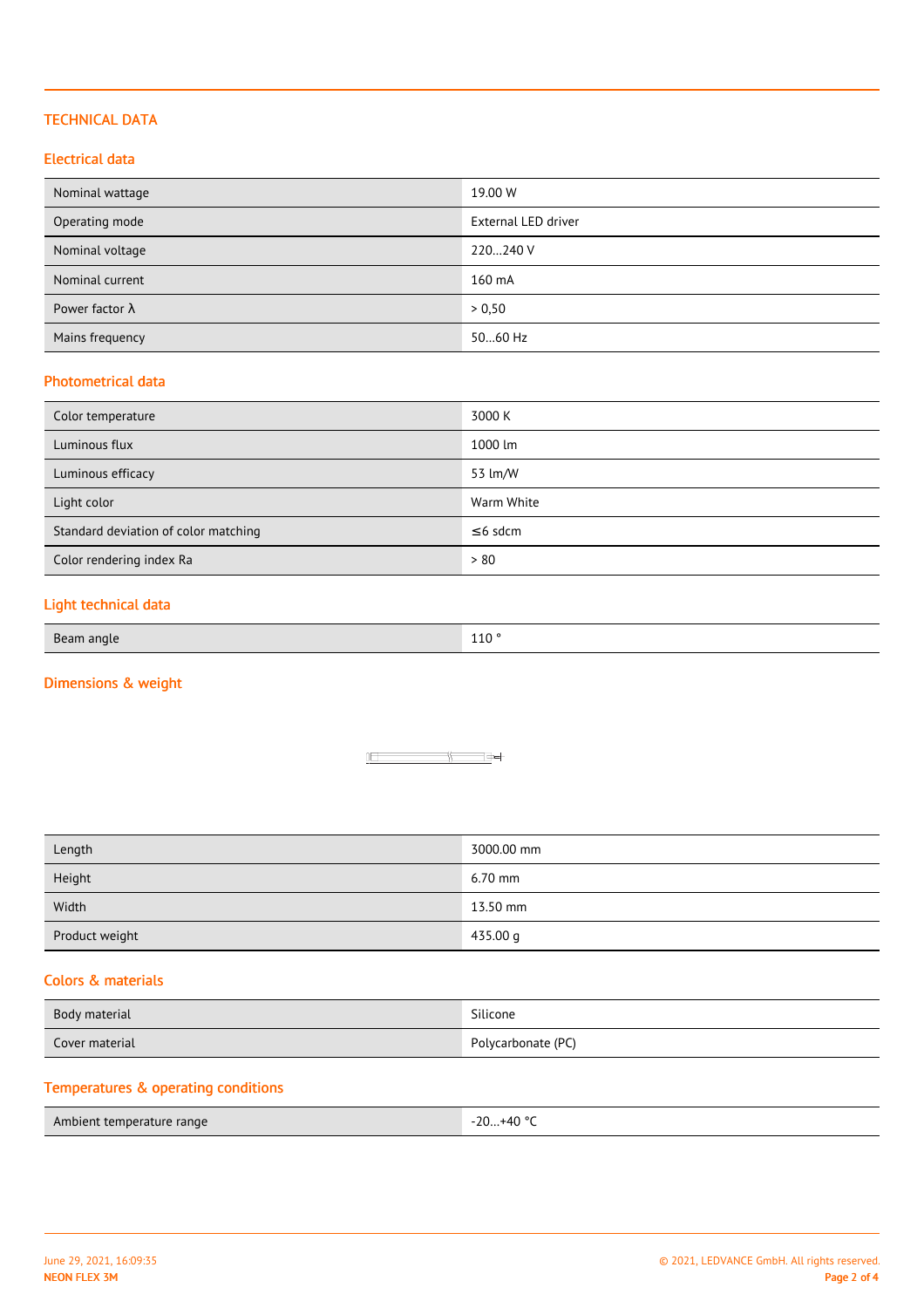#### Lifespan

| Number of switching cycles | 15000   |
|----------------------------|---------|
| Lifespan L70/B50 at 25 °C  | 30000 h |

#### Additional product data

| Mounting type     | Surface      |
|-------------------|--------------|
| Mounting location | All surfaces |
| With light source | Yes          |

#### **Capabilities**

| Dimmable           | No               |
|--------------------|------------------|
| Type of connection | Plug type C (EU) |
| LEDmod replaceable | Not replaceable  |

### Certificates & standards

| Protection class   | $\mathbf{I}$            |
|--------------------|-------------------------|
| Type of protection | IP44                    |
| Standards          | CE / EAC / REACH / RoHS |

#### DOWNLOAD DATA

|            | <b>DOWNLOAD DATA</b>                          |
|------------|-----------------------------------------------|
| <b>PDF</b> | User instruction<br>NEON FLEX                 |
|            | Tender documents<br>Tender Text 4058075504707 |

#### LOGISTICAL DATA

| Product code  | Packaging unit (Pieces/Unit) | Dimensions (length x width x height)  | Gross weight | <b>Volume</b>        |
|---------------|------------------------------|---------------------------------------|--------------|----------------------|
| 4058075504707 | Folding box                  | 62 mm $\times$ 254 mm $\times$ 230 mm | 652.00 g     | 3.62 dm <sup>3</sup> |
| 4058075504714 | Shipping box                 | 480 mm x 270 mm x 154 mm              | 2993.00 g    | 19.96 $\rm{dm}^3$    |

The mentioned product code describes the smallest quantity unit which can be ordered. One shipping unit can contain one or more single products. When placing an order, for the quantity please enter single or multiples of a shipping unit.

#### DISCLAIMER